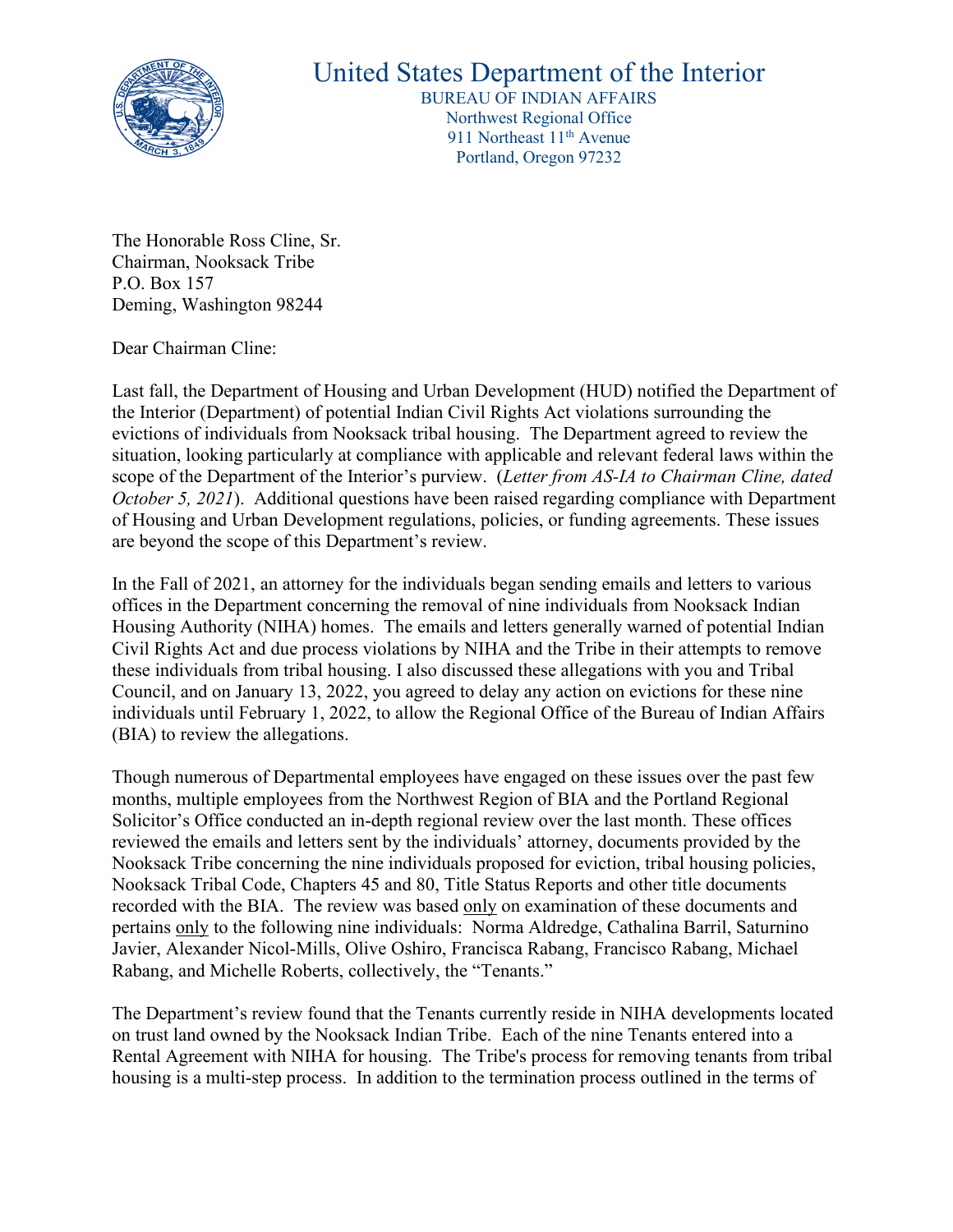

## United States Department of the Interior BUREAU OF INDIAN AFFAIRS Northwest Regional Office 911 Northeast 11<sup>th</sup> Avenue Portland, Oregon 97232

the Rental Agreements, the processes set out in the *Nooksack Indian Housing Authority Program Policy & Procedures* (June 15, 2021) (Procedures) also apply.

NIHA initially notified the nine Tenants that they were ineligible for tribal housing because they have been disenrolled from the Nooksack Tribe. After the Tenants failed to reestablish their eligibility for tribal housing, NIHA issued each Tenant a Notice of Termination. Some, but not all the Tenants, challenged those Notices of Termination pursuant to NIHA Procedures. The Procedures allow an individual to request a Resolution Conference to discuss with the Housing Director why their lease should not be terminated. (Procedures, Section XV, B.3.) The Housing Director issues a written decision after discussion with the tenant. (Procedures, Section XV, B.4.) If a tenant disagrees with the Housing Director's decision, the tenant may request a Grievance Hearing before the Housing Committee. (Procedures, Section XV, C.1.)

All Tenants who challenged their Notice of Termination are currently in the administrative review process; they are waiting for dates to be scheduled for a Resolution or Grievance Hearing or waiting for a decision on a Grievance Hearing. At this time, while the administrative process is not complete, it appears that NIHA has followed its Procedures and the process for removal of individuals from tribal housing. NIHA has not filed any complaints in tribal court for unlawful detainer at this time for any of the Tenants; accordingly, the Department is not commenting on the validity of any future tribal court actions concerning the Tenants.

Emails and letters received by the Department of the Interior over the past several months have made numerous claims of violations under the Indian Civil Rights Act (ICRA) 82 Stat. 77, 25 U.S.C. 1301 *et seq.* The Department's review of the ICRA claims was limited in scope to whether the Tribe's eviction process complied with the due process requirements of ICRA. Under ICRA, "[n]o Indian tribe in exercising powers of self-government shall … deny to any person within its jurisdiction the equal protection of its laws or deprive any person of liberty or property without due process of law." 25 U.S.C. § 1302(a)(8). From our review of the materials pertaining to the Tenants' proposed evictions, even though these eviction processes have not been finalized, NIHA has thus far, adhered to the terms of the Rental Agreements and NIHA Procedures.

We appreciate the Nooksack Tribe's cooperation in refraining from eviction actions in the last weeks to allow the Department to proceed with its review. We also recognize the detrimental effects that evictions can have on a community, particularly on the Tenants and their families. Though they lack tribal citizenship, they are members of the community, and we encourage the Tribe to treat them with dignity and respect their legal rights moving forward. In summary, as of the date of this letter, it appears that NIHA has complied with the Rental Agreements and NIHA procedures, as they relate to the eviction process, concerning these nine individuals: Norma Aldredge, Cathalina Barril, Saturnino Javier, Alexander Nicol-Mills, Olive Oshiro, Francisca Rabang, Francisco Rabang, Michael Rabang, and Michelle Roberts.